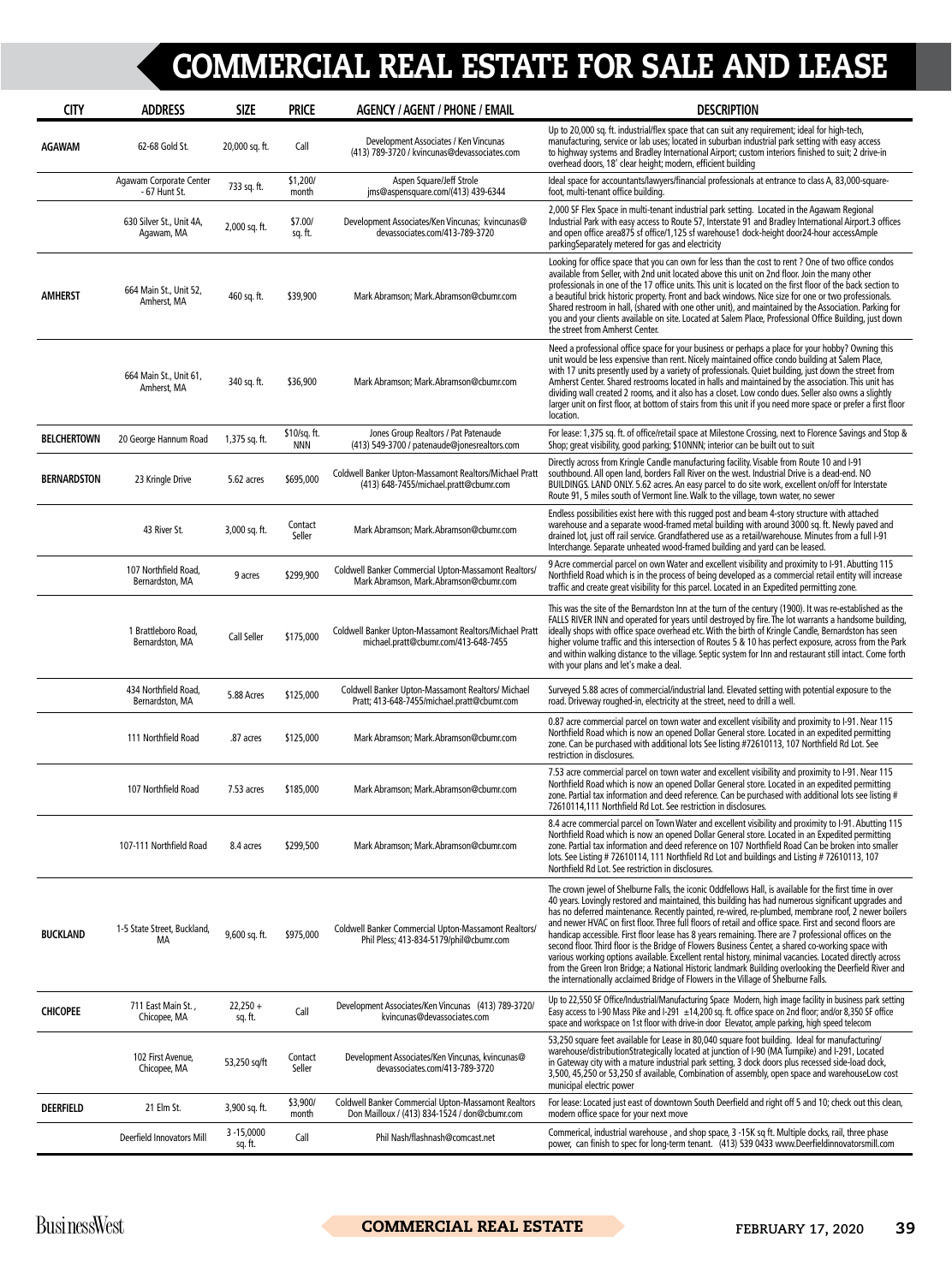| <b>CITY</b>        | <b>ADDRESS</b>                                                    | <b>SIZE</b>                        | <b>PRICE</b>         | <b>AGENCY / AGENT / PHONE / EMAIL</b>                                                         | <b>DESCRIPTION</b>                                                                                                                                                                                                                                                                                                                                                                                                                                                                                                                                                                                                                                                                                                                                                                                                                                                                                                                                                                                                               |
|--------------------|-------------------------------------------------------------------|------------------------------------|----------------------|-----------------------------------------------------------------------------------------------|----------------------------------------------------------------------------------------------------------------------------------------------------------------------------------------------------------------------------------------------------------------------------------------------------------------------------------------------------------------------------------------------------------------------------------------------------------------------------------------------------------------------------------------------------------------------------------------------------------------------------------------------------------------------------------------------------------------------------------------------------------------------------------------------------------------------------------------------------------------------------------------------------------------------------------------------------------------------------------------------------------------------------------|
| <b>EAST GRANBY</b> | 2 Gateway Boulevard, East<br>Granby, CT                           | 54,969 sq. ft.                     | \$15.75/<br>sq. ft.  | Development Associates/Ken Vincunas; kvincunas@<br>devassociates.com/413-789-3720             | 4,000 - 54,969 SF Class A, High-Quality Professional/Medical Office Space available for immediate<br>occupancy. Excellent location near Bradley International Airport. Located midway between<br>Hartford, CT and Springfield, MA. Ideal for Call Center, Office, Software, Lab or Medical Uses. Highly<br>visible. 6/1,000 SF parking ratio with potential for expansion. Back up Generator Power, Elevator and<br>HC Accessible. Attractive Gross Rents with Professional Management.                                                                                                                                                                                                                                                                                                                                                                                                                                                                                                                                          |
| <b>ENFIELD, CT</b> | 33 Palomba Dr.                                                    | 8,100 sq. ft.                      | $$12/sq.$ ft.        | Development Associates / Ken Vincunas<br>(413) 789-3720 / kvincunas@devassociates.com         | Flexible automotive space in multi-tenant automotive plaza with Firestone, Enterprise Rent-A-Car and<br>others; high-traffic location near Enfield Malls, in auto district adjacent to several dealerships; easy<br>access to 1-91, positioned between Route 220 and 190                                                                                                                                                                                                                                                                                                                                                                                                                                                                                                                                                                                                                                                                                                                                                         |
| GILL               | 326 Main Road                                                     | 2,235 sq./ft                       | \$285,000            | Coldwell Banker Commercial Upton-Massamont Realtors<br>Wanda; wanda@cbumr.com/ (413) 768-9848 | The current owners transformed this antique gem that was once the Gill Store into one of the area's<br>finest restaurants known as the Gill Tavern. The owner of the restaurant will continue to operate<br>this very popular dining destination and is the perfect long term tenant. The interior has a warm and<br>inviting atmosphere with an attractive bar, original built-ins, wood floors, good size kitchen, walk-in<br>cooler, restroom, office and outside dining area. The second floor has a charming apartment that<br>consists of a kitchen, dining and living room, 2 bedrooms and a full bath. There is a large full walk<br>out basement with high ceilings and ample amounts of storage. The owners added steel beams<br>for additional supports, updated the electrical and plumbing, added insulation and a new roof was<br>installed in 2005 and the Buderus heating system is only 10 years old. This special building comes with<br>10 parking spaces, garden area and it is located in the town's center |
| <b>GREENFIELD</b>  | 101 Munson St.                                                    | 3,925 sq. ft. to<br>23,300 sq. ft. | \$16/sq. ft.         | Development Associates / Ken Vincunas<br>(413) 789-3720 / kvincunas@devassociates.com         | Greenfield Corporate Center is a high-quality, 25-acre suburban corporate campus; ideal for call<br>centers and back office uses; zoned for medical and general office; it's located at the intersection of<br>I-91 and Route 2 in Greenfield, less than 30 minutes from the 5 College area                                                                                                                                                                                                                                                                                                                                                                                                                                                                                                                                                                                                                                                                                                                                      |
|                    | 14 Hope St., Greenfield,<br>MA 01301                              | 22,725                             | \$599,500            | Mark Abramson; Mark.Abramson@cbumr.com                                                        | Present Recorder newspaper building/can be used as a production facility or converted to office<br>building as it is located across from the county court house. Recorder will consider leasing back space<br>as they are looking to stay in the area but only do administration and reporting out of this building<br>presently. Available lot next door can provide excellent parking and access from Olive St. Located in<br>the heart of a revitalization project                                                                                                                                                                                                                                                                                                                                                                                                                                                                                                                                                            |
|                    | Prime Office Space<br>Available                                   | $2,600$ sq/ft                      | \$0                  | Dunphy Real Estate; Brianna Drohen/<br>bdrohen@gmail.com; 917-331-4992                        | Great Office Space available with 2,600 SF, 11 separate offices, 3 baths, 2 kitchens & meeting rooms.<br>Bright & Sunny with many windows and skylights. Handicapped Accessible with plenty of parking,<br>close to Route 2 and 91. \$2,000 plus utilities per month. Owner willing to make changes to meet<br>tenants needs.                                                                                                                                                                                                                                                                                                                                                                                                                                                                                                                                                                                                                                                                                                    |
|                    | 38 Haywood Street,<br>Greenfield, MA                              | 49,478 sq. ft.                     | \$850,000            | Mark Abramson/Mark.Abramson@cbumr.com                                                         | Fully rented, grandfathered industrial, warehouse, office building with a 20,000-sg.-ft. newer addition<br>that has two loading docks and 1 drive in door. You can buy this as an investment or an owner-<br>occupied user, as long as you work with expiring leases. Great opportunity either way. Centrally<br>located. One of the major tenants has a right of first refusal.                                                                                                                                                                                                                                                                                                                                                                                                                                                                                                                                                                                                                                                 |
|                    | 324 Main St., Greenfield                                          | 1,346 sq. ft.                      | \$8/sq. ft.          | Mark Abramson; Mark.Abramson@cbumr.com                                                        | For Lease. 4 Levels of spaces including basement Varying square footages available. Can be divided<br>by floor or tenant can take multiple floors. 2 Elevators available. Right near main intersection in<br>downtown Greenfield.                                                                                                                                                                                                                                                                                                                                                                                                                                                                                                                                                                                                                                                                                                                                                                                                |
|                    | 479 Main St., Greenfield                                          | 5,353 sq. ft.                      | \$345,000            | Mark Abramson; Mark.Abramson@cbumr.com                                                        | Presently being used as an office building. Handicapped access has been provided to first floor with a<br>newer addition. Many classic features are built in and personality galore. May be able to be converted<br>to an inn, B&B, etc. Close to downtown and next door to the YMCA.                                                                                                                                                                                                                                                                                                                                                                                                                                                                                                                                                                                                                                                                                                                                            |
|                    | 143 Munson St.,<br>Greenfield, MA                                 | 7,485 sq. ft.                      | Contact<br>Seller    | Development Associates/Ken Vincunas; kvincunas@<br>devassociates.com/413-789-3720             | 7,485 SF Professional/Medical Office Space located in the Greenfield Corporate Center. High-<br>quality, 25-acre suburban corporate campus. Suitable for service agencies, medical or professional<br>offices. Zoned for medical and general office. Available for immediate occupancy. Ample<br>parking. On-site management and maintenance.Located at the intersection of Interstate 91 and<br>Route 2 in Greenfield - less than 30 minutes from the 5 college area.                                                                                                                                                                                                                                                                                                                                                                                                                                                                                                                                                           |
| <b>HADLEY</b>      | 107 Russell St.                                                   | 1 acre                             | \$700,000            | <b>CBR Realty / Bob Tudryn</b><br>(413) 387-0303 / bobtudryn@icloud.com                       | This is a potential development opportunity located on Route 9 next to Cumberland Farms.                                                                                                                                                                                                                                                                                                                                                                                                                                                                                                                                                                                                                                                                                                                                                                                                                                                                                                                                         |
|                    | 206 Russell St.                                                   | 1 acre                             | \$575,000            | Jones Group Realtors / Pat Patenaude<br>(413) 549-3700 / patenaude@jonesrealtors.com          | Prime redevelopment site on Route 9 with existing curb cut, midway between Amherst and Northampton;<br>high-traffic count, great visibility, conceptual plans are done for a 6,900 sq. ft. retail building                                                                                                                                                                                                                                                                                                                                                                                                                                                                                                                                                                                                                                                                                                                                                                                                                       |
| <b>HATFIELD</b>    | 62 Main St.                                                       | 2,216 sq. ft.                      | $$14+qross$          | Hampshire Property Management Group, Inc.; Rich<br>Madowitz/rmm@hpmqnoho.com; (413) 650-6025  | Located in Hatfield Center across from City Hall in a country setting near the Connecticut River. Ideal<br>for professional office or medical use. Amenities include private entrances, off-St. parking, hardwood<br>floors, HVAC and private bathroom                                                                                                                                                                                                                                                                                                                                                                                                                                                                                                                                                                                                                                                                                                                                                                           |
| HOLYOKE            | 79-83 Lower Westfield<br>Road, Holyoke Crossing-<br>Ingleside     | 1.5 acres                          | Call                 | Radner Realty / Dennis Croteau<br>(413) 530-2873 / N/A                                        | For sale, lease, or development: Two parcels, across from Sears Automotive Repair; also near Pier<br>1 Imports, CVS, and Kahoud Oriental Rugs; additional abutting property available for combined<br>development                                                                                                                                                                                                                                                                                                                                                                                                                                                                                                                                                                                                                                                                                                                                                                                                                |
|                    | 120 Whiting Farms Road                                            | 50,000 sq. ft.                     | \$5 nnn or<br>5 mil  | Chris Parent/caparent@aol.com                                                                 | Great location! One mile from Holyoke mall at the intersection of Routes90 and 91; 50,000 sq. ft<br>Lighted parking lot for 150 cars. 5 acre lot. Premier Building in Holyoke!                                                                                                                                                                                                                                                                                                                                                                                                                                                                                                                                                                                                                                                                                                                                                                                                                                                   |
|                    | 14,500-50k Sq. Ft.<br>Warehouse, Distribution or<br>Storage Space | 14,500 sq. ft.                     | Call                 | Open Square/Maggie Bergin<br>(413) 532-5057 ext. 205/marketing@opensquare.com                 | Approximately 14,500 to 50k contiguous sq. ft. of warehouse, distribution, or storage space in<br>Holyoke, Massachusetts. Centrally located for quick N/S and E/W highway access. Warehouse tenant is<br>responsible for electricity and data and a share of heat and taxes. Multiple freight docks and overnight<br>parking spots. Locking security gate. Concrete floor. 12' 6" ceilings. Flooded with natural light. Well-lit<br>parking at night.                                                                                                                                                                                                                                                                                                                                                                                                                                                                                                                                                                            |
|                    | 72-100 Front St.                                                  | 24,000 sq. ft.                     | Contact<br>Seller    | Hampshire Property Management Group, Inc./Rich<br>Madowitz413-650-6025/rmm@hpmgnoho.com       | Completely renovated mill building, with on-site management, featuring exposed brick and large<br>wooden beams, and modern amenities, a/c and parking. Join DTA. Three full-floor office spaces;<br>12,000sf on second floor; 6,000sf each on the fourth and fifth floors. Custom build out by landlord<br>possible. Space can be sub-dividable to 6,000sf.                                                                                                                                                                                                                                                                                                                                                                                                                                                                                                                                                                                                                                                                      |
|                    | Holyoke Mall Crossing                                             | 2,500 sq ft. -<br>16,200 sq. ft.   | $$20-25/$<br>sq. ft. | Ned Barowsky; 413-563-1100<br>nbarowsky@bre-hmc.com                                           | Unique Professional property on the access road to the Holyoke Mall. Pier 1 and Kaoud Rugs are both<br>vacating leaving 13,000sf of contiguous space on the ground floor. This space can be subdivided into<br>custom smaller units. Excellent exposure at the busiest intersection in Western Mass. Great location<br>for Medical, legal, etc. Great signage!                                                                                                                                                                                                                                                                                                                                                                                                                                                                                                                                                                                                                                                                   |
| <b>LUDLOW</b>      | 1087 Center St.                                                   | 2.3 acres                          | \$399,900            | Grace Group Realty/Heather Goncalves<br>(413) 374-8197/heather@gracegrouprealty.com           | COMMERCIAL - Industrial A zoned property. Incredible business opportunity. On prime Center St.<br>location in Ludlow. 3 miles west to closest convenience store/gas station (Pride, Ludlow), 7 miles east to<br>closest convenience store/gas station (Planet Gas, Belchertown). Could be one-of-a-kind. This beautiful<br>property sits on 2.3 acres with many uses. Surrounded by agricultural-zoned propertiesthis could be<br>the unique site you have been waiting foron well-traveled Route 21. Current paved drive has parking<br>for 10-12 vehicles. The site itself has a multitude of possibilities. Act nowopportunity knocks!!!                                                                                                                                                                                                                                                                                                                                                                                      |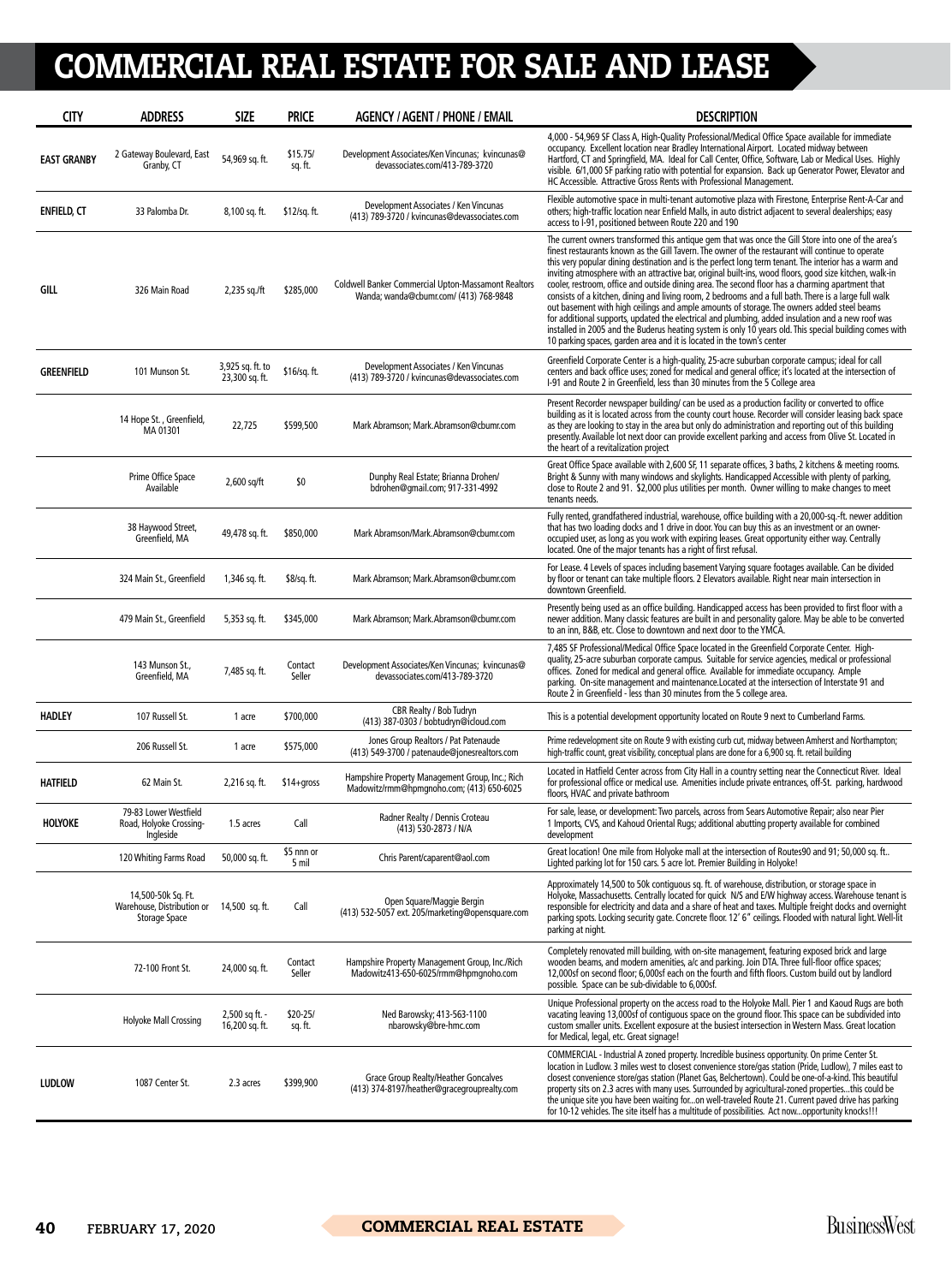| <b>CITY</b>                      | <b>ADDRESS</b>                           | <b>SIZE</b>                       | <b>PRICE</b>                          | <b>AGENCY / AGENT / PHONE / EMAIL</b>                                                                                          | <b>DESCRIPTION</b>                                                                                                                                                                                                                                                                                                                                                                                                                                                                                                                                                                                                                                                                                                                                                                                                                                                                                                                                                                                                                                                 |
|----------------------------------|------------------------------------------|-----------------------------------|---------------------------------------|--------------------------------------------------------------------------------------------------------------------------------|--------------------------------------------------------------------------------------------------------------------------------------------------------------------------------------------------------------------------------------------------------------------------------------------------------------------------------------------------------------------------------------------------------------------------------------------------------------------------------------------------------------------------------------------------------------------------------------------------------------------------------------------------------------------------------------------------------------------------------------------------------------------------------------------------------------------------------------------------------------------------------------------------------------------------------------------------------------------------------------------------------------------------------------------------------------------|
|                                  | Office/Retail/Medical<br>Space for Lease | 4,058 sq. ft.                     | 3900.00/<br>month                     | Richard Kelleher; dick.kelleher01@gmail.com                                                                                    | Beautiful space in newer building, on busy street in desirable Town of Ludlow. Front, corner unit with<br>high visibility, perfect for retail, medical, or office use. Main floor is handicapped accessible, with 2<br>(accessible) bathrooms, and 2,811 square feet of bright, open space. Second floor has 703 square<br>feet, with full bathroom, large (st. -facing) window and two skylights. Basement space is 544 square<br>feet, with plenty more available, if needed. Economical, natural gas heat. Well-lit private parking lot.<br>Building has 4 rental spaces. Three are currently leased by a hair and beauty academy. This bright,<br>cheery space makes time spent at work a pleasure!                                                                                                                                                                                                                                                                                                                                                            |
| <b>MONTAGUE</b>                  | 10 Station Road                          | 2,350 sq. ft.                     | \$109,900                             | <b>Coldwell Banker Commercial Upton-Massamont Realtors</b><br>Don Mailloux / (413) 834-1524 / don@cbumr.com                    | Located in the heart of Montague center; owner says its time to slow down and is willing to sell this<br>automotive repair business and garage; operated for many years with lots of faithful customers; check<br>out this location to continue your new venture and carry on the tradition; seller will consider financing                                                                                                                                                                                                                                                                                                                                                                                                                                                                                                                                                                                                                                                                                                                                        |
| NORTHAMPTON                      | 150 Main St.                             | 1,800 sq. ft.                     | \$32.50/<br>sq. ft.                   | Hampshire Property Management Group / Rich Madowitz<br>(413) 650-6025 / rmm@hpmqnoho.com                                       | Prime 1st-floor location at Thornes Marketplace; one of the top five retail storefronts in Northampton;<br>unique opportunity for high-volume retailer to leverage the heavy foot traffic of Thornes Marketplace;<br>this retail space contains a basement storage area accessible by an internal staircase                                                                                                                                                                                                                                                                                                                                                                                                                                                                                                                                                                                                                                                                                                                                                        |
|                                  | 78 Main St., 5th Floor                   | 3,489 sq. ft.                     | \$25/sq. ft.<br>per year              | Hampshire Property Management Group / Rich Madowitz<br>(413) 650-6025 / rmm@hpmqnoho.com                                       | Exceptional full floor office space; upscale professional tenant base, and perhaps the highest quality<br>office space in Northampton with spectacular views on all four sides; 11-13 private offices with<br>conference room and kitchenette; landlord custom build-out is possible; located across from the<br>courthouse                                                                                                                                                                                                                                                                                                                                                                                                                                                                                                                                                                                                                                                                                                                                        |
|                                  | 19 Hawley St.,<br>Northampton MA         | 4,577 sq. ft.                     | \$22+gross                            | Hampshire Property Management Group, Inc.; Rich<br>Madowitz/rmm@hpmgnoho.com; (413) 650-6025                                   | Professional office suites in downtown Northampton close to post office. Amenities include off-St.<br>parking, exposed ceilings, fully carpeted, HVAC, kitchen, conference room and reception area. Stand<br>alone 2-story building ideal for professional office user with building identity.                                                                                                                                                                                                                                                                                                                                                                                                                                                                                                                                                                                                                                                                                                                                                                     |
|                                  | 15 Atwood Drive,<br>Northampton          | 36585 sq. ft.                     | Call                                  | Development Associates/Ken Vincunas<br>(413) 789-3720/kvincunas@devassociates.com                                              | Development Associates is pleased to offer, for lease, professional and medical office space in this<br>new 3-story office building under construction at 15 Atwood Drive. Pre-leasing for 2018! This is a<br>prime location adjacent to I-91 Exit 18 with immediate highway access. Office suites finished to<br>suit tenant requirements up to 16,400 sf available on 2nd floor and up to 20,185 sf available on 3rd<br>floor. Located in a corporate campus setting adjoining two other major office buildings. Hundreds of<br>parking spaces                                                                                                                                                                                                                                                                                                                                                                                                                                                                                                                   |
|                                  | 574 Haydenville Road,<br>Northampton, MA | $6,466$ sq/ft                     | \$599,000                             | Coldwell Banker Commercial Upton-Massamont Realtors/<br>David Ryan, dave@cbumr.com/413-977-9184                                | Industrial Zoned - Located on State Hwy. 9, west of Northampton/Florence in Leeds. 2 buildings<br>on adjoining parcels. Total acres - 3.86. Use both bldgs. or use one and lease the other. One of the<br>buildings was built in 2005 with 2nd building built in 1954. Shop areas are 40'X80' with 19' ceiling,<br>2nd shop area is 32'X52', with adjoining offices. 480V - 3 Phase power. State traffic count is 10,052<br>vehicles per day. 5 Ton crane is not included in sale. Available separately                                                                                                                                                                                                                                                                                                                                                                                                                                                                                                                                                            |
|                                  | 78 Main Street, 3rd Floor                | 2,150 sq/ft                       | \$18/sq/ft                            | Hampshire Property Management Group, Inc./Rich<br>Madowitz, rmm@hpmgnoho.com/413-650-6025                                      | Premier office building with spectacular views. Third floor suite, formerly a law office.<br>Available July 1st.                                                                                                                                                                                                                                                                                                                                                                                                                                                                                                                                                                                                                                                                                                                                                                                                                                                                                                                                                   |
|                                  | 59 Service Center Road                   | $6,250$ sq. ft.                   | $$12 + / sq.$ ft.                     | Dimension Realty LL; jfort6279@qmail.com/413-587-9609                                                                          | Commercial space (Retail, Office, Other) located near center Northampton and one quarter mile to<br>Route 91 Exit 18. First floor, ADA accessible, with free parking for 30 cars adjacent to building. Call<br>413-587-9609 for information.                                                                                                                                                                                                                                                                                                                                                                                                                                                                                                                                                                                                                                                                                                                                                                                                                       |
| <b>NORTHFIELD</b>                | 168 Main St., U:1                        | 9840 sq. ft.                      | \$449,900                             | Coldwell Banker Commercial Upton-Massamont Realtors/<br>Don Mailloux/ (413) 834-1524/don@cbumr.com                             | Well maintained multi-use condominium. Located on the north end of town. The outside offers plenty<br>of off St. parking, newer roofs, vinyl siding, handicapped ramp and carport area. The inside consists of<br>3 levels with multiple office opportunities for an occupant in need lots of space. Owner living space is<br>available on the lower level. This property needs to be looked at to be appreciated                                                                                                                                                                                                                                                                                                                                                                                                                                                                                                                                                                                                                                                  |
|                                  | 158 Birnam Road,<br>Northfield           | 10,700 sq/ft                      | \$450,000                             | Jennifer Gross Coldwell Banker Commercial Upton-<br>Massamont Realtors/Jennifer Gross;413.835.135<br>/jennifer.gross@cbumr.com | 10,700 SF of light manufacturing/industrial warehouse with private offices & a 1 bdrm apartment.<br>Sited on 2 acres the property is tractor trailed capable w/drive-in doors. Heated w/oil fired Smith-Mills<br>4 zone boiler supplemented by an outdoor Woodmaster wood fired boiler. Electric is 3 Phase, 600<br>amp service w/Busbar. Operated since 2000 as a high end millwork/cabinetry operation consisting of<br>8,700 SF it offers an open machinery/mill room, 2 bench rooms, sawdust system, spray/paint room, 2<br>finishing rooms w/UL approved dry hydrant fire-suppression system. This would be a turnkey operation<br>if a buyer was interested in purchasing the equipment that is already in place & ready to go. Just flip<br>the switch. If it is quality manufacturing space a buyer is seeking, this one comes with the opportunity<br>to receive income from a quality apartment, rental office space or possibly divide the space & rent out<br>the mill rooms. There are many options available with this offering. Brochure available. |
|                                  | 105 Main St.                             | 12,000 sq/ft                      | \$410,000                             | Jennifer Gross Coldwell Banker Commercial Upton-<br>Massamont Realtors/Jennifer Gross;413.835.135<br>/jennifer.gross@cbumr.com | This handsome, well-maintained, versatile mixed-use commercial property sits on busy Main Street<br>(Route 10/63) in Northfield. There are currently 6 spaces with income potential (only the smallest is<br>vacant), one of which is a quality apartment. Current and recent occupants include retail, art gallery,<br>office space, restaurant, specialty beverage creations, light entertainment and auction house. Owned<br>by a master woodworker/cabinetmaker the attention to detail throughout this space make it one you<br>will be proud to have as your own rental/income space. Visibility, quality spaces, modern restrooms,<br>handicap accessibility, plenty of on-site parking & great curb appeal are all here. I couldn't say it<br>better than the local tourism bureau did when they said "The grand homes they built in Northfield<br>create one of the most dramatic and classic streetscapes found anywhere in New England" This is<br>an area full of recreational, tourist and educational opportunities.                                 |
| <b>PALMER</b>                    | 21 Wilbraham St.                         | 31,000 sq. ft.                    | \$3.75/<br>sq. ft.                    | MapleTree Industrial Center / John Rottman<br>(413) 283-8955 / jrottman@presrealty.com                                         | Available NOW; rail siding; 4 loading docks; 480A at 480V power; ramp into building; close to Mass Pike                                                                                                                                                                                                                                                                                                                                                                                                                                                                                                                                                                                                                                                                                                                                                                                                                                                                                                                                                            |
| <b>ORANGE</b>                    | 131 West Main Street,<br>Orange          | Multi                             | \$199.00/<br>mo-<br>\$1,499.00/<br>mo | Dunphy Real Estate; Brianna Drohen/<br>bdrohen@qmail.com; 917-331-4992                                                         | Orange Innovation - office suites, office space; beautiful, spacious office spaces available of all<br>sizes that can accommodate single office to multiple offices. Heat is included - Tenant pays only for<br>their separately metered electric use. DSL-capable phone lines pre-wired to each office studio with<br>high-speed cable Internet available. New energy-saving windows and multiple 20 amp circuit-breaker<br>wiring with plenty of outlets, high ceilings; sunny and bright, beautifully finished floors, some may be<br>sub-divided.                                                                                                                                                                                                                                                                                                                                                                                                                                                                                                              |
|                                  | 131 West Main Street,<br>Orange          | 119,612 sq/ft                     | Contact<br>Seller                     | Dunphy Real Estate; Brianna Drohen/<br>bdrohen@qmail.com; 917-331-4992                                                         | Orange Innovation Center - Industrial, Warehouse Space: Large industrial warehouse spaces with<br>common-use truck height docks, heavy-duty 7,000lb. 8' x 14' freight elevator, concrete or wood floors,<br>air lines, commercial-duty three phase or single phase power- 600, 480, 240, 120 volt. Some spaces<br>come with a combination of large workshops, expansive windows, river views, attached offices,<br>conference room spaces, basin sinks, storage and counter space, drive-in door-forklift and much more!<br>Spaces range from 700 sq/ft. to 16,000 sq/ft. and utilities vary with each space. These industrial spaces<br>are perfect for breweries, distilleries, manufacturing, building and design companies, etc.                                                                                                                                                                                                                                                                                                                               |
| <b>PITTSFIELD</b>                | 80 Industrial Drive,<br>Pittsfield, MA   | 10,869 sq/ft                      | \$625,000                             | Coldwell Banker Commercial Upton-Massamont Realtors/<br>David Ryan dave@cbumr.com/413-977-9184                                 | Industrial Building - Open Span with 28' ceilings. 160' X 59' including 1,200 square ft. offices. 25<br>Ton Shaw crane running length of building. Drive in door is 15X17H. 1 load dock. 9,660 sq.ft of<br>manufacturing includes 1,200 sq.ft. mezzanine.                                                                                                                                                                                                                                                                                                                                                                                                                                                                                                                                                                                                                                                                                                                                                                                                          |
| <b>SOUTH</b><br><b>DEERFIELD</b> | 14 Industrial Dr. East                   | 2,700 sq. ft. to<br>8,100 sq. ft. | \$4.50/<br>sq. ft.                    | Development Associates / Ken Vincunas<br>(413) 789-3720 / kvincunas@devassociates.com                                          | 10,800 sq. ft. office/flex/lab/technology space with ample parking located in established industrial park<br>setting; located just off Exit 24, on I-91; excellent access to Springfield, Northampton, and Amherst                                                                                                                                                                                                                                                                                                                                                                                                                                                                                                                                                                                                                                                                                                                                                                                                                                                 |